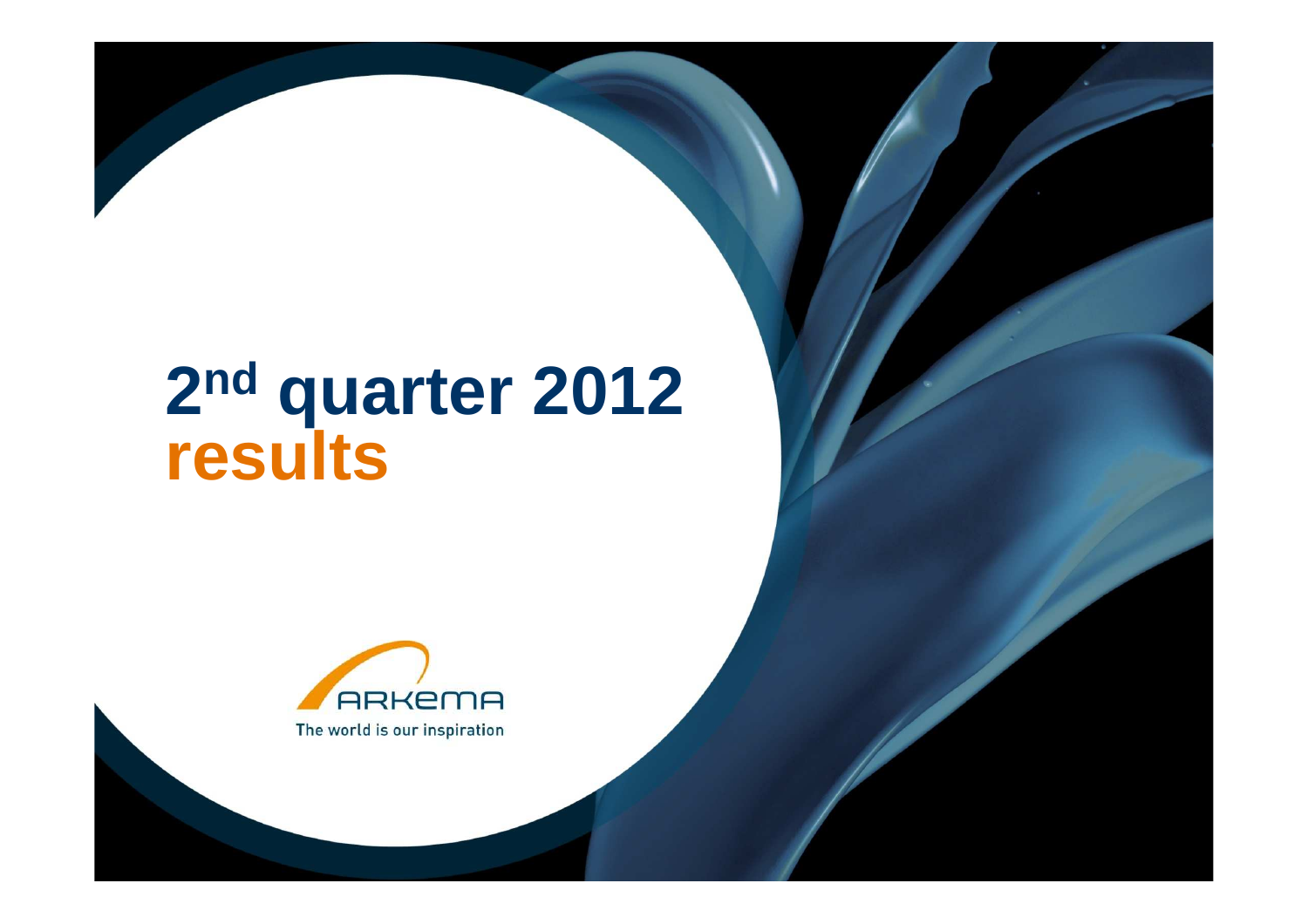## **Principles applied for 2Q'12 and 1H'12 consolidated accounts**

**Consolidated statements were prepared in accordance with IFRS 5 rules following the announcement on November 23rd, 2011 of Vinyls\* divestment.**

**Income statement excludes Vinyls for both 2Q'12 & 11 and 1H'12 & 11**

•Vinyls are accounted for as discontinued operations

**Balance sheetexcludes Vinyls both at 06/30/2012 and 12/31/2011**

• Vinyls are accounted for as assets or liabilities held for sale

**Cash flow statement includes Vinyls for both 1H'12 and 1H'11**

•Cash flow from Vinyls are mentioned as cash flow from discontinued operations for both 1H'12 and 1H'11



**2 - ARKEMA** / 2Q'12 results \* Divestment was finalized on July 3rd, <sup>2012</sup>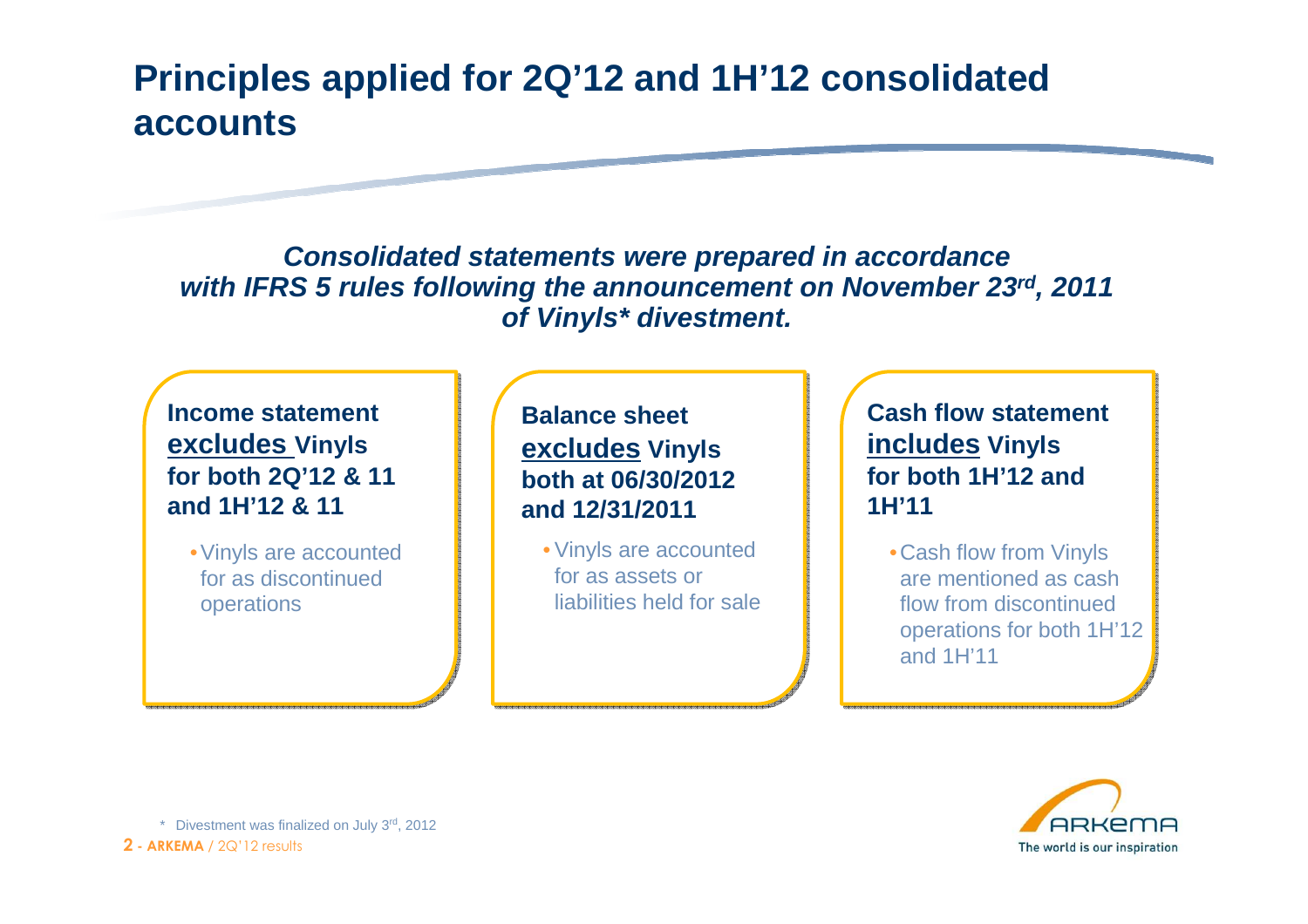## **Strong performance despite challenging macro**





**3 - ARKEMA** / 2Q'12 results \* 2Q'10 EBITDA excludes the EBITDA of the whole Vinyl Products segment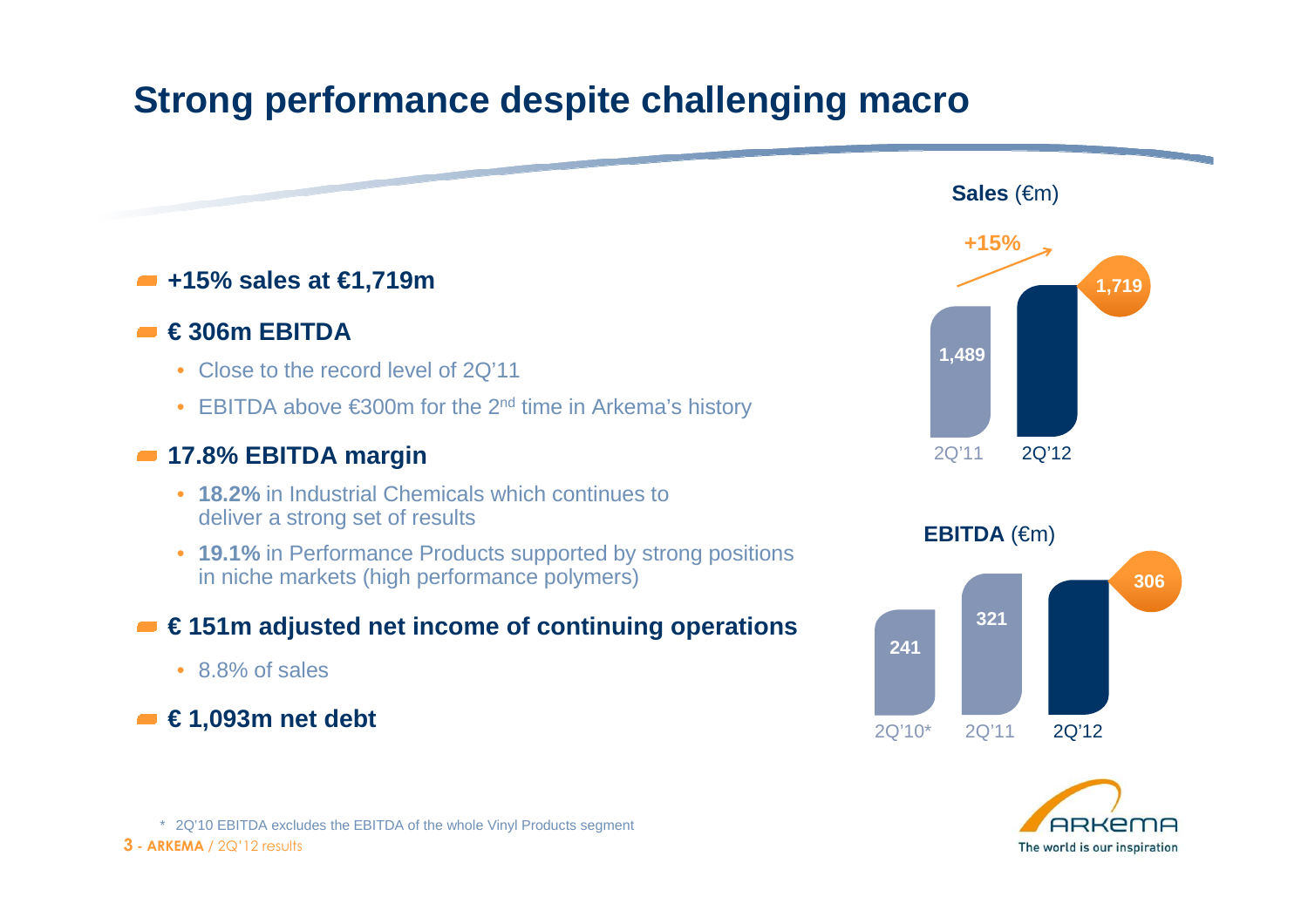# **Key drivers of Arkema 2Q'12 performance**

#### **Challenging market conditions**

- Strongest season of the year for coatings and fluorogases
- High basis of comparison of 2Q'11
- Volatility of raw material costs at a high level
- Positive impact of foreign exchange rate
- Challenges in Europe and slower Asian recovery than expected

#### **Full benefits from the strong positions developed in niche markets**

- Bio-based high performance polymers
- Oil & gas (PVDF Kynar®, polyamides, Specialty Chemicals, Thiochemicals, Acrylics)
- Animal nutrition
- UV curing (Sartomer)

#### **Well balanced geographical presence**

- Above 35% of sales in North America
- Above 20% of sales in Asia
- **Positive contribution from recent acquisitions (specialty resins, alkoxylates, bio-based PA 10.10)**
- **Strict control of fixed costs and working capital** $\sqrt{2}$



and the company's company's company's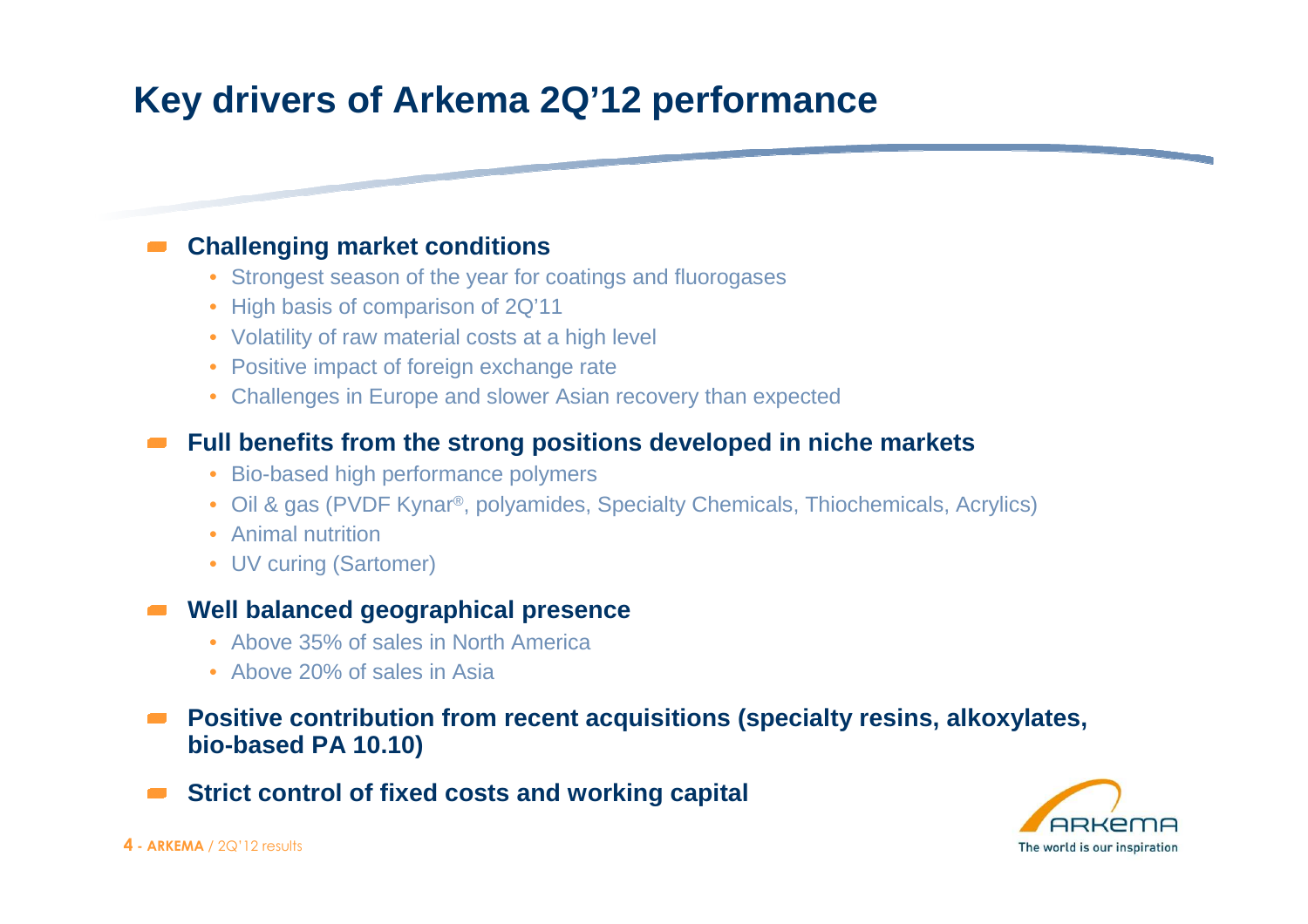## **Highlights since April 1st, 2012**

- **Share capital increase reserved to employees for a total € 29 m in April 2012**
- **€ 230 m bond issue in April 2012 maturing April 2020 at 3.85% per year**
- **Payment of a dividend of 1.30€ / share in June 2012 for a total amount of € 81 m**
- **Closing of the divestment of Vinyls on July 3rd, <sup>2012</sup>**
- **Announced expansion of Kynar® PVDF in Pierre Bénite (France)**
	- + 50% capacity expected to start end 2014
	- $\bullet \in$  70m total capex including capacity expansion and process optimization
- **Project to divest tin stabilizer business (Functional Additives BU)** 
	- $\sim \text{£180m sales}$
	- Closing expected in fall 2012
- **Announced acquisition of additives and emulsions production site in Brazil**
	- US\$20m combined sales from business to be acquired and Coatex current sales in Brazil
	- Closing expected in 2H'12



and the company of the company of the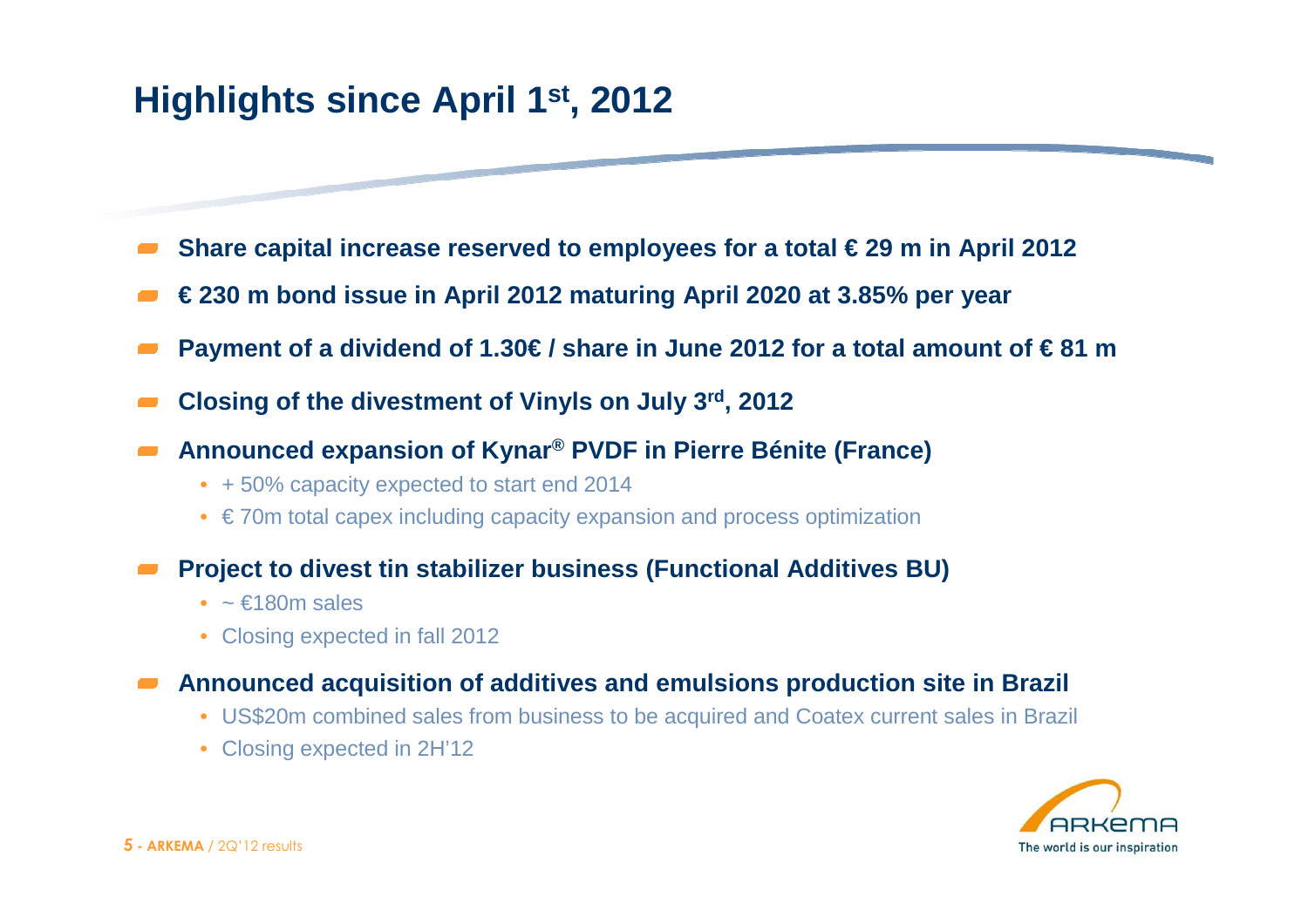# **2Q'12 key figures**

the property of the company of the company of

| in $\epsilon$ m (except EPS)                        | <b>2Q'11</b> | <b>2Q'12</b> | <b>Variation</b> |
|-----------------------------------------------------|--------------|--------------|------------------|
| <b>Sales</b>                                        | 1,489        | 1,719        | $+15.4%$         |
| <b>EBITDA</b>                                       | 321          | 306          | $-4.7%$          |
| <b>EBITDA margin</b>                                | 21.6%        | 17.8%        |                  |
| <b>Recurring operating income</b>                   | 260          | 229          | $-11.9%$         |
| Adjusted net income - continuing operations         | 203          | 151          | $-25.6%$         |
| <b>Net income</b> - continuing operations           | 198          | 129          | $-34.8%$         |
| Net income - discontinued operations                | (14)         | (141)        | n.m.             |
| Net income (group share)                            | 184          | (12)         | n.m.             |
| <b>Diluted adjusted EPS</b> (continuing operations) | 3.25         | 2.40         | $-26.2%$         |

In application of IFRS 5 rules, Vinyls activities subject to a divestment project are accounted for as discontinued operations



and the control of the control of the control of the control of the control of the control of the control of the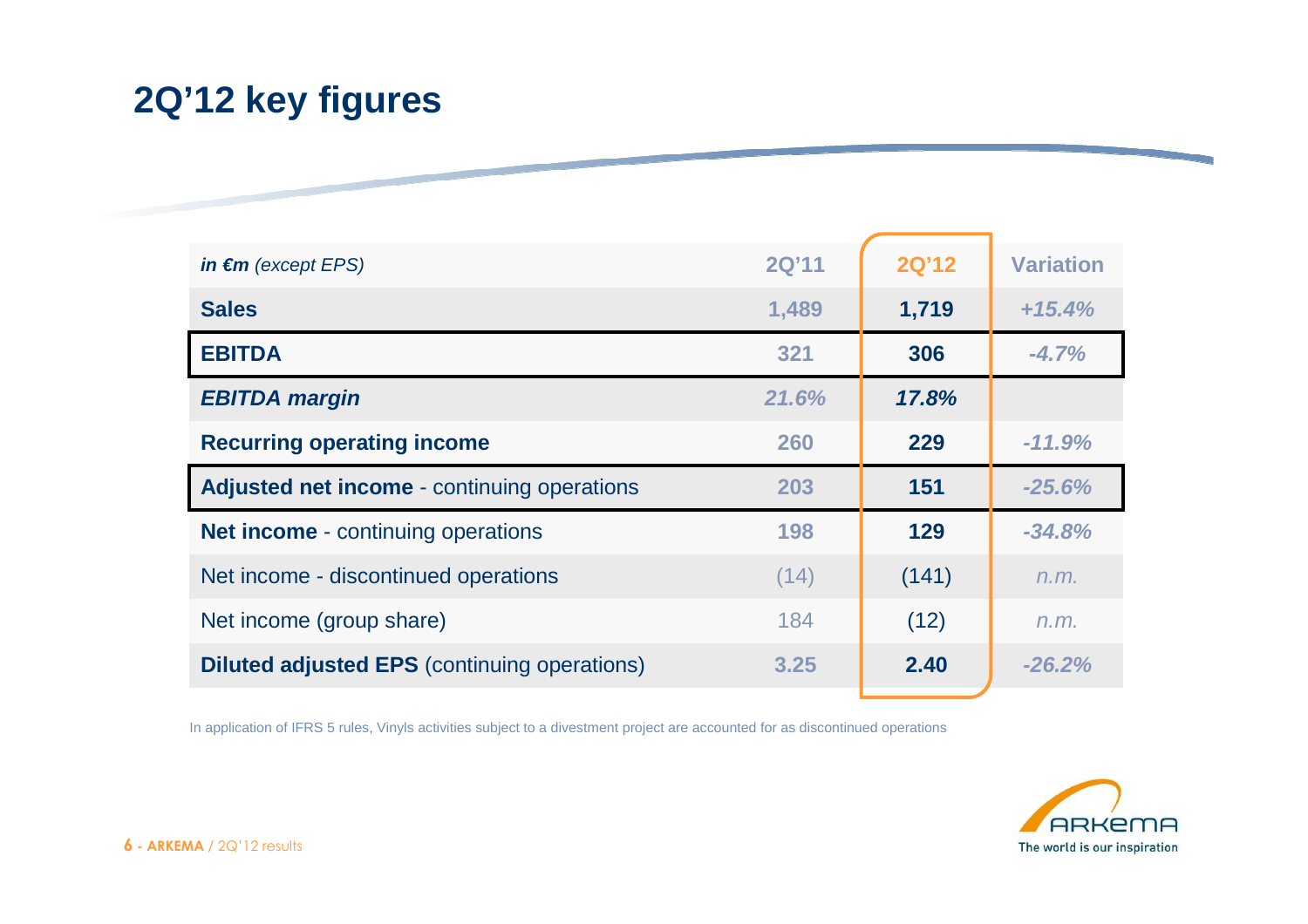## **+15% sales versus 2Q'11**





and the company's company's company's

**7 - ARKEMA** / 2Q'12 results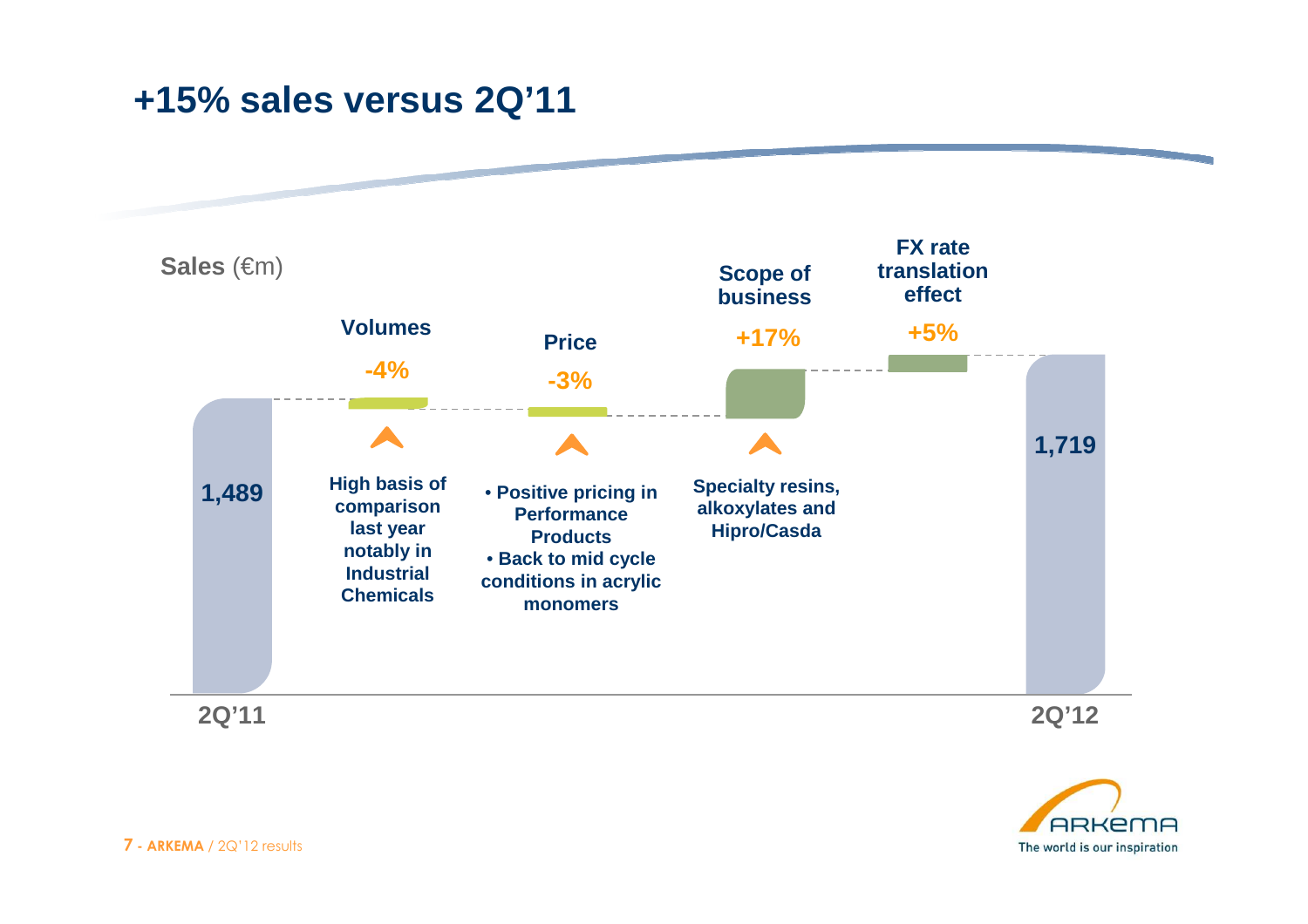## **Industrial Chemicals: strong set of results**

| in $\epsilon$ m                   | 2Q'11 | <b>2Q'12</b> | <b>Variation</b> | 1Q'12 |
|-----------------------------------|-------|--------------|------------------|-------|
| <b>Sales</b>                      | 980   | 1,141        | $+16.4%$         | 1,083 |
| <b>EBITDA</b>                     | 226   | 208          | $-8.0\%$         | 170   |
| <b>EBITDA</b> margin              | 23.1% | 18.2%        |                  | 15.7% |
| <b>Recurring operating income</b> | 189   | 159          | $-15.9%$         | 123   |

#### **+16% sales at € 1,141 m**

- Benefits from specialty resins acquired on July 1<sup>st</sup>, 2011
- Lower YoY volumes on high comparison base and maintenance turnarounds (Acrylics, Thiochemicals)

#### **18.2% EBITDA margin**

- High level in Fluorochemicals despite normalizing margins in HFC125 in China and moderate volumes
- Thiochemicals profitability impacted by maintenance turnarounds but demand remains well oriented
- Mid-cycle conditions in acrylic acid
- Weak momentum in decorative coating resins in North America and Europe
- Sustained performance in PMMA and acrylic specialties (Coatex, Sartomer)

#### **Strict control of fixed costs**



and the company's company's company's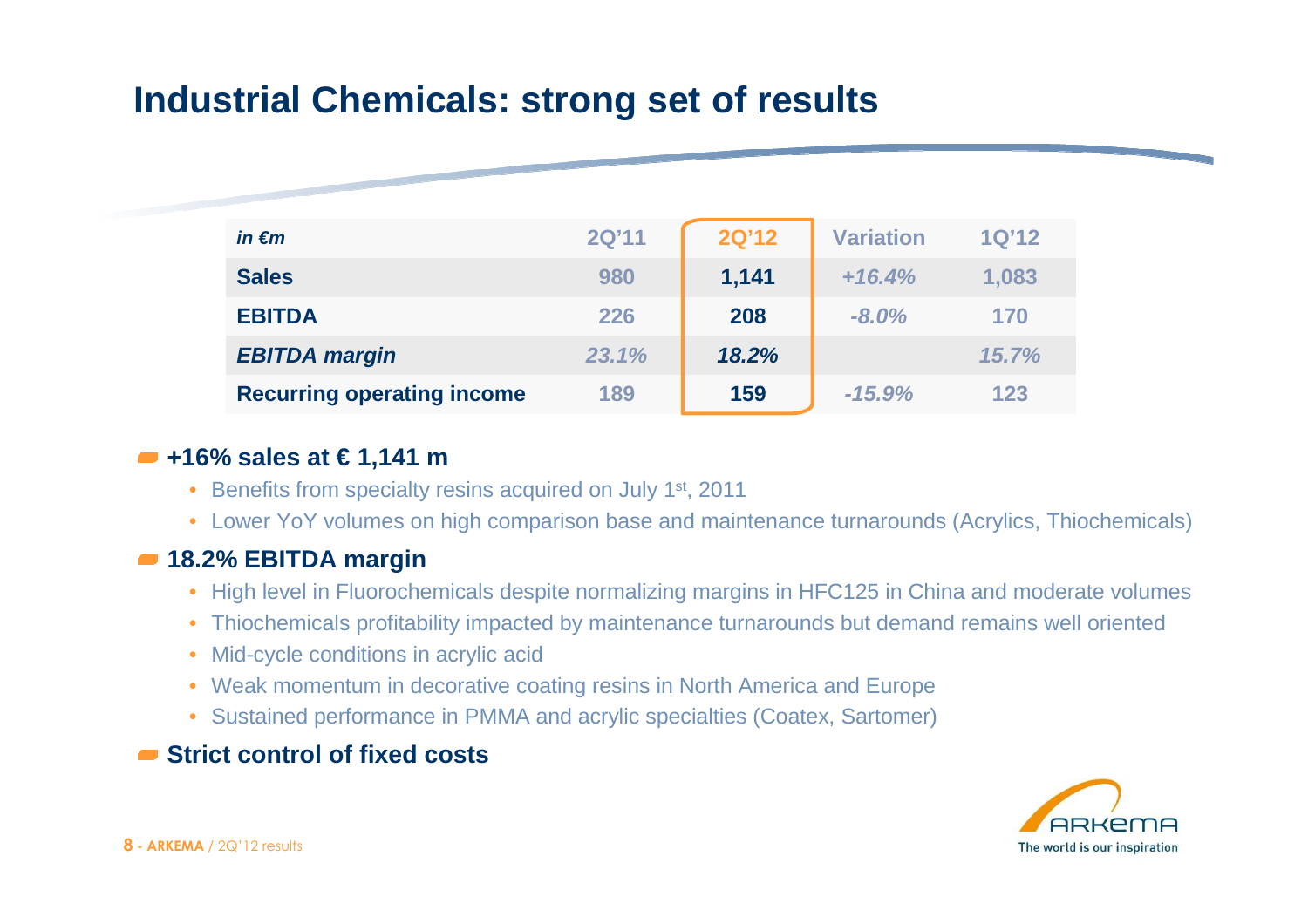## **Performance Products: very high EBITDA level**

| $in \in m$                        | <b>2Q'11</b> | <b>2Q'12</b> | <b>Variation</b> | 1Q'12 |
|-----------------------------------|--------------|--------------|------------------|-------|
| <b>Sales</b>                      | 504          | 572          | $+13.5%$         | 534   |
| <b>EBITDA</b>                     | 99           | 109          | $+10.1%$         | 102   |
| <b>EBITDA margin</b>              | 19.6%        | 19.1%        |                  | 19.1% |
| <b>Recurring operating income</b> | 75           | 82           | $+9.3%$          | 76    |

#### **+14% sales at €572m**

- Positive pricing with favorable product mix
- Benefits from acquisitions (bio-based PA 10.10 and alkoxylates)

#### **+10% EBITDA vs 2Q'11 and EBITDA margin above 19% for the 2nd quarter in a row**

#### **Excellent performance of Technical Polymers**

- In Fluoropolymers, strong demand in Oil & Gas and improving market conditions in photovoltaic
- High performance of specialty polyamides
- Positive contribution from Hipro and Casda acquisition
- **Strong performance of Specialty Chemicals on favorable product mix and contribution from acquired alkoxylates**



and the company of the company of the company of the company of the company of the company of the company of the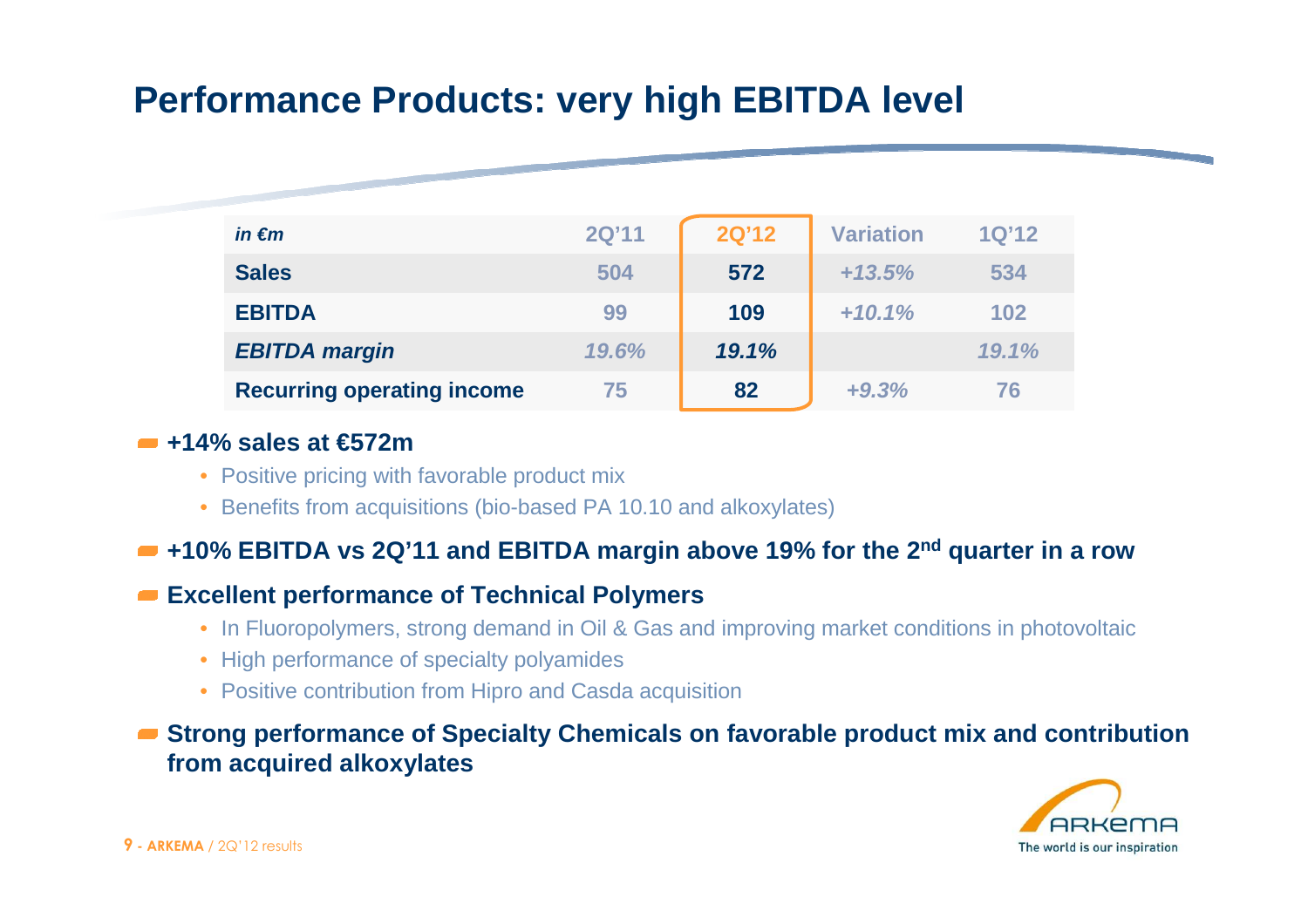## **Disposal of vinyl business closed**

**As expected, closing made on July 3rd, 2012 (project announced on November 23rd, 2011)**

**The divested vinyl business generated around € 1 bn sales with 2,630 employees**

#### **In 2nd quarter 2012, net income of discontinued operationsamounted to € (141) m including:**

- €(47)m net income from operations (challenging European construction market and complexity of managing in parallel a major divestment project and day-to-day operations)
- $\epsilon$ (33)m related to the social warranties put in place as part of the legal information / consultation process of the relevant workers councils
- €(34)m related to the transaction and separation costs (IT, service agreements, legal and accounting fees, etc.)
- $\bullet$  €(27)m related to post closing adjustments (mainly an additional write-off taking into account the change in the working capital since end 2011)



and the company's company's company's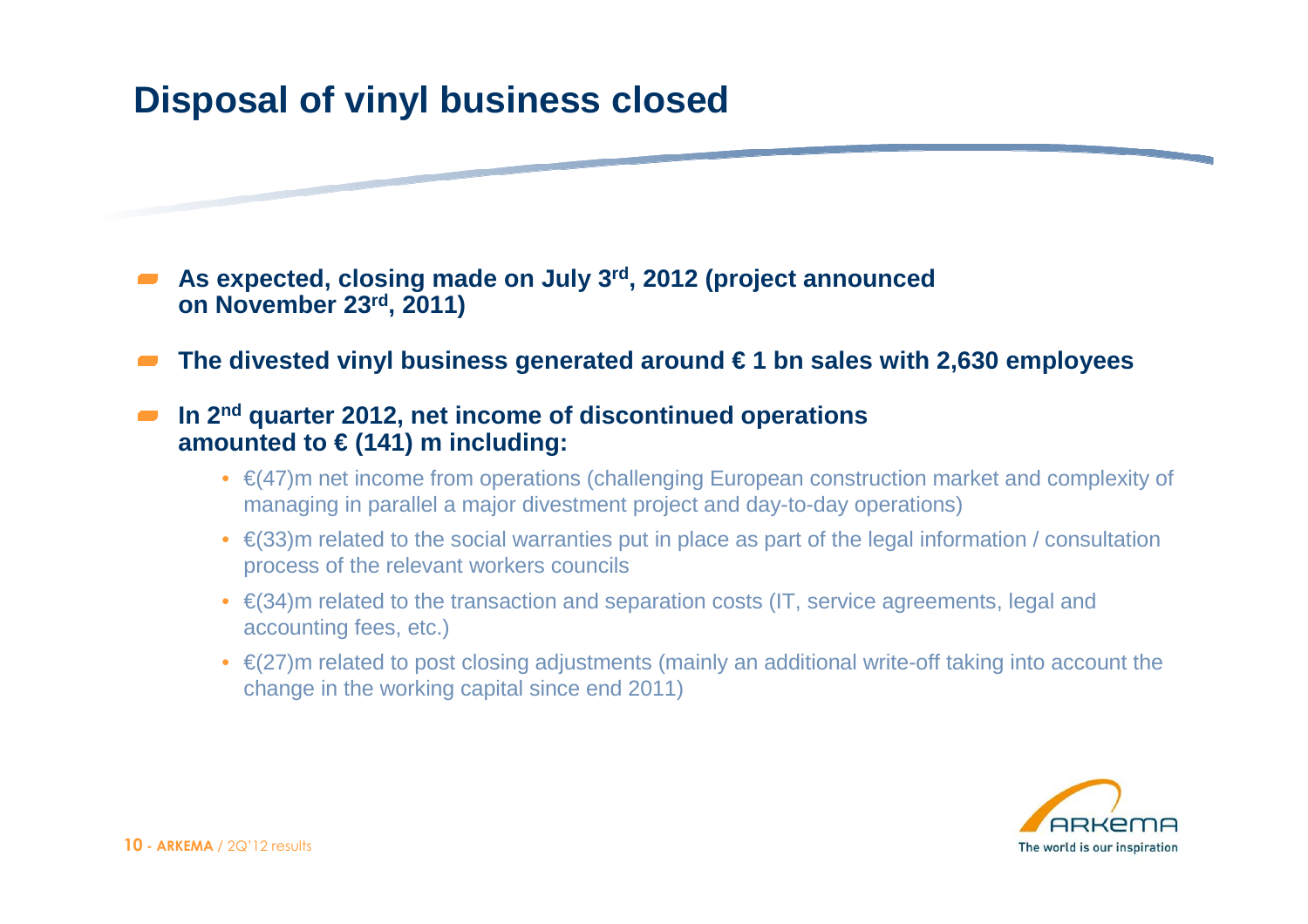## **Cash flow and net debt at end of June 2012**

**+€201m operating cash flow from continuing operations in 1H'12 (+€95m in 1H'11)**

**€ 180m capex including € 148m recurring capex and € 32m non recurring capex (Jarrie, Lacq 2014, Thiochemicals in Malaysia)** 

**€222m cash outflow related to M&A (mainly Hipro – Casda)**

### **Net debt at € 1,093m includes**

- Payment of dividend of €1.30 per share representing € 81m
- Share capital increase reserved to employees for a total amount of  $\in$  29m
- Share buy back for € 13m

**Gearing target confirmed at ~40%**



and the company's company's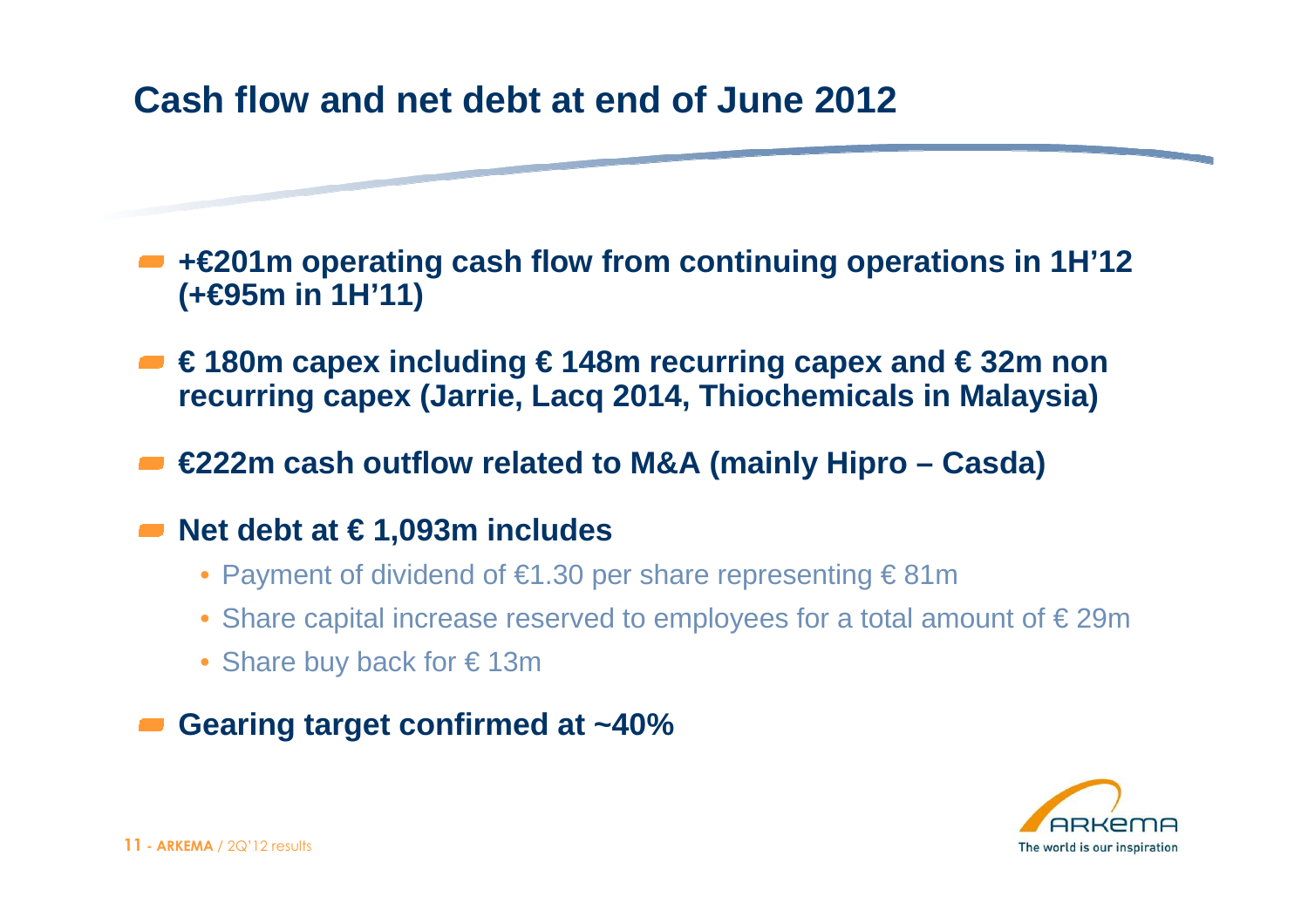## **Outlook**

#### **Arkema will continue to carefully monitor the macro-economic**  $\blacksquare$ **environment which remains challenging and uncertain**

- Sovereign debt issue in Europe
- Volatility of raw material costs and foreign exchange rates
- Traditional summer and year-end seasonality

#### **Arkema will continue to focus on internal growth momentumA**

- Reinforced position in niche markets
- Capex in fast growing product lines and regions
- **Assuming market conditions in line with 1H'12 and remaining cautious on macro-economic developments, Arkema confirms its confidence in its ability to deliver a very solid year in 2012, and should achieve an EBITDA close to 1 billion euros**
- **Arkema confirms its 2016 targets of 8 billion euros sales and 1,250 millions euros.**



a sa tanàna amin'ny faritr'i Normandie